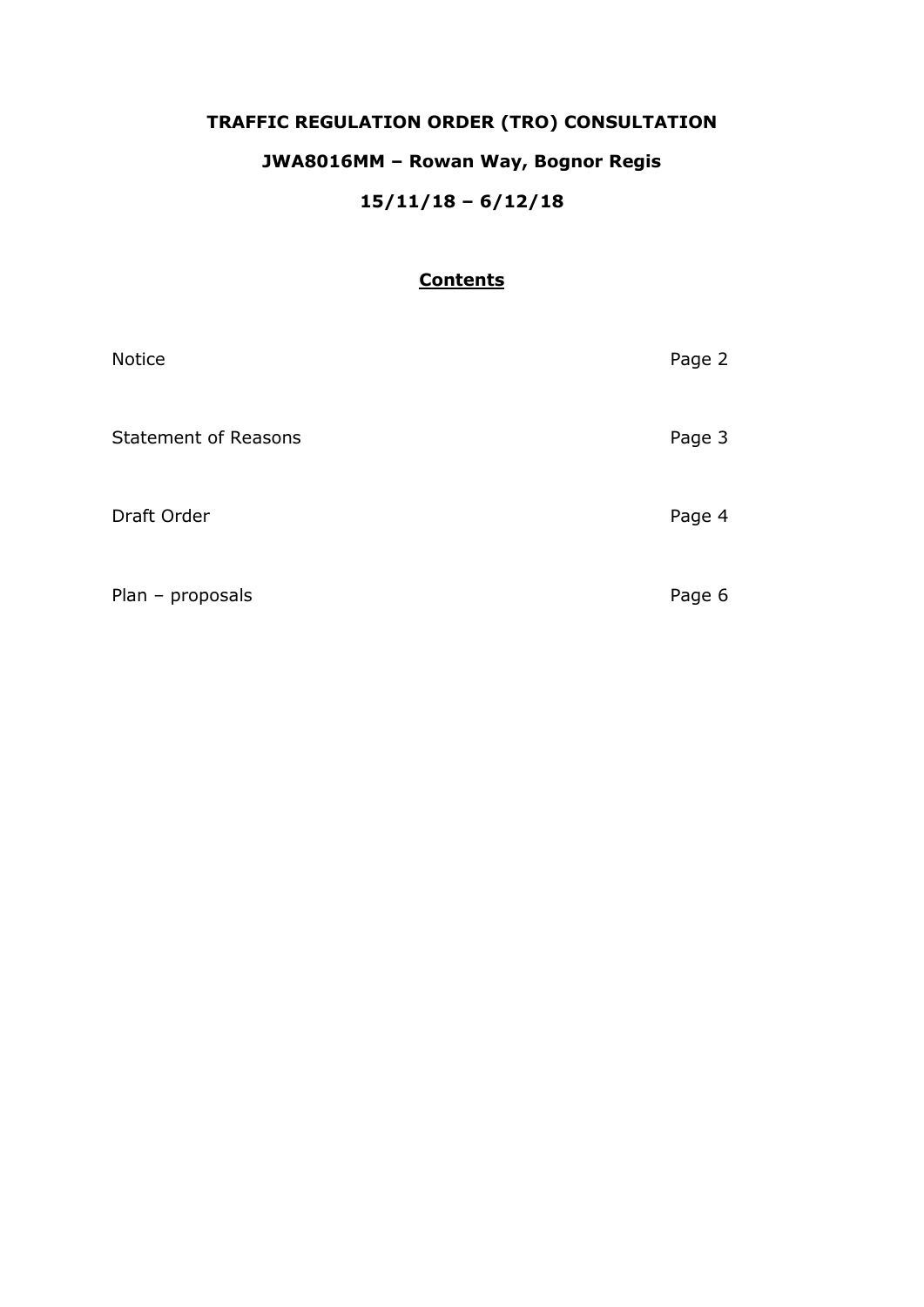### **West Sussex County Council (Bognor Regis: Rowan Way (A259)) (Prohibition of Right Turns) Order 2018**

NOTICE is hereby given that West Sussex County Council proposes to make a permanent Traffic Regulation Order under the provisions of the Road Traffic Regulation Act 1984, the effect of which will be to prohibit any vehicle travelling eastwards on Rowan Way (A259 in Bognor Regis, from making a right turn into the Bognor Regis Retail Park. The Order also prohibits any vehicle leaving the Bognor Regis Retail Park from turning right onto Rowan Way (A259).

Full details of the proposals in this notice can be viewed on our website at www.westsussex.gov.uk. The website includes a response form for any comments or objections.

The documents may also be inspected at County Hall Chichester, during normal office hours, and at Bognor Regis Library, London Road, Bognor Regis during normal library opening hours.

Any comments or objections about the proposal must be received before 6 December 2018. These may be submitted via the response form on the website mentioned above, by e-mail to [tro.team@westsussex.gov.uk](mailto:tro.team@westsussex.gov.uk) or in writing to TRO Team, West Sussex County Council, The Grange, Tower Street Chichester, PO19 1RH. For legal reasons, only correspondence including a full name and address will be considered. Please quote reference JWA8016-MM in all correspondence.

Dated this 15th day of November 2018. Director of Law & Assurance, County Hall, Chichester.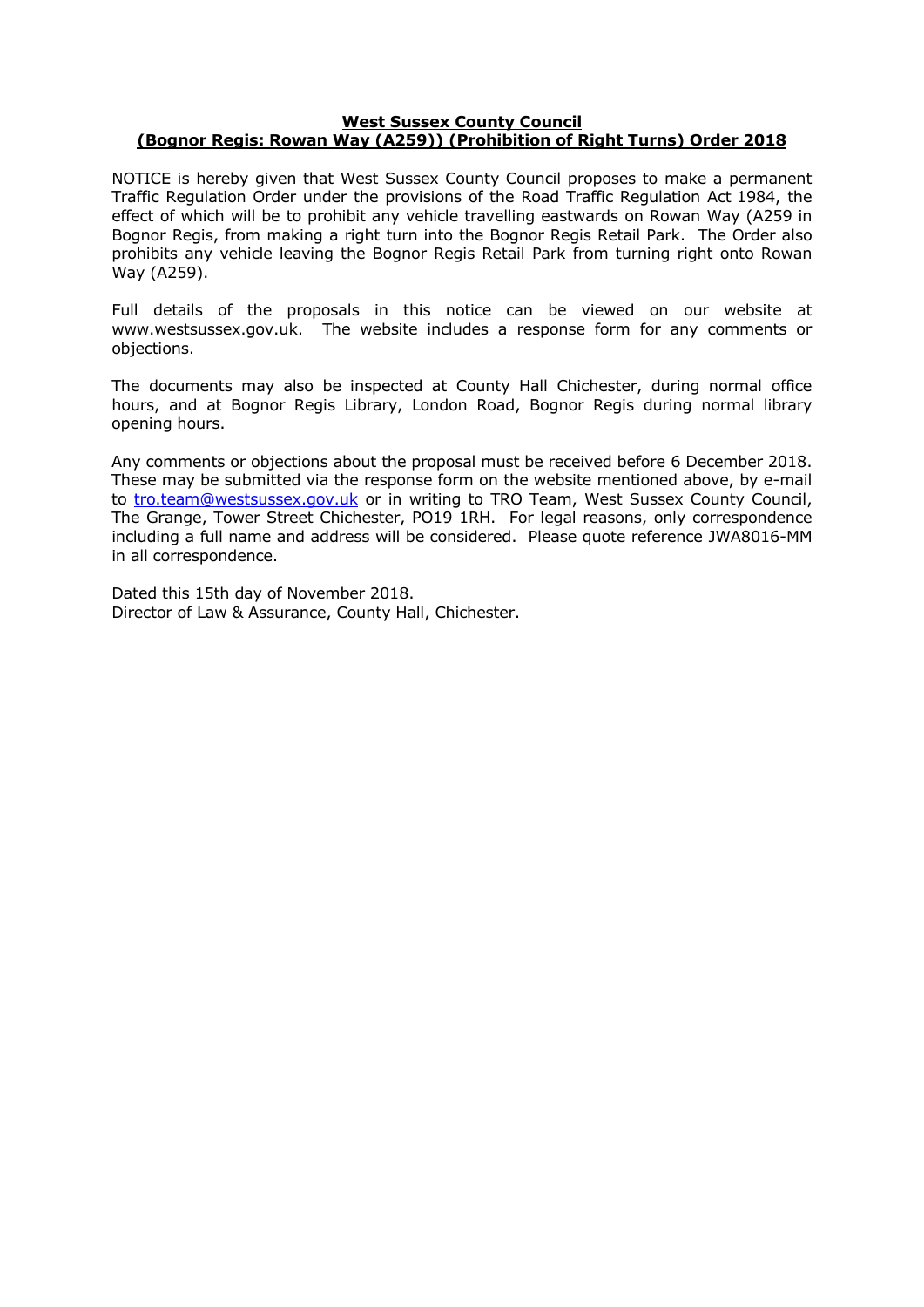## **West Sussex County Council (Bognor Regis: Rowan Way (A259)) (Prohibition of Right Turns) Order 2018**

#### **STATEMENT OF REASONS FOR PROPOSING TO MAKE THE ORDER**

West Sussex County Council proposes to make a permanent Traffic Regulation Order that will prohibit any vehicle travelling eastwards on Rowan Way (A259 in Bognor Regis, from making a right turn into the Bognor Regis Retail Park. The Order also prohibits any vehicle leaving the Bognor Regis Retail Park from turning right onto Rowan Way (A259).

Banning right turns at this junction is proposed to reduce the number of collisions reported at this location. It is also anticipated that the restriction will reduce congestion at the junction within the retail park which is currently caused when high traffic flow on Rowan Way causes long queues of vehicles waiting to turn right out of the retail park. This queue obstructs visibility for vehicles turning left out of the retail park, which further reduces safety at the junction.

It is proposed to install the restriction as part of a scheme to re-profile the junction, which will include the construction of a new traffic island to prevent vehicles from making the prohibited right turn manoeuvres, and amendments to road markings etc.

The new Order is therefore proposed to avoid danger to persons or traffic using the road and to facilitate the passage of traffic.

The attached drawing, titled A259 Rowan Way – Bognor Regis Retail Park Junction Improvement shows the lengths of roads affected by the proposed Order.

Director of Law & Assurance 22 October 2018

JWA8016-MM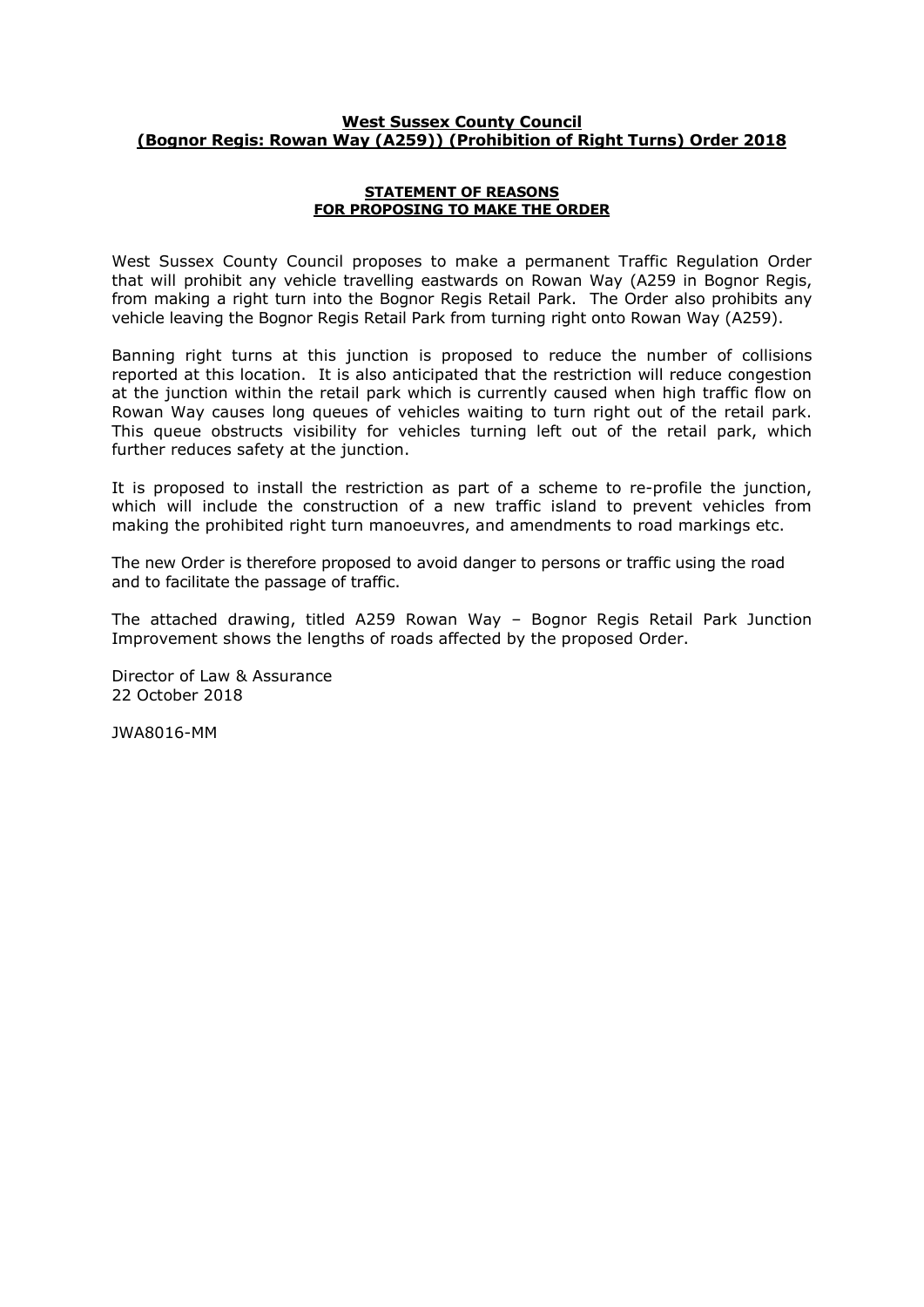# **WEST SUSSEX COUTY COUNCIL (BOGNOR REGIS: ROWAN WAY (A259)) (PROHIBITION OF RIGHT TURNS) ORDER 2018**

West Sussex County Council in exercise of their powers under Sections 1 (1) 2 (1) and (2), 4 (2), and Part IV of Schedule 9 of the Road Traffic Regulation Act 1984 ("the Act") as amended and of all other enabling powers and after consultation with the Chief Officer of Police in accordance with Part III of Schedule 9 to the Act hereby make the following Order:-

# **PART 1 GENERAL**

- 1. This Order shall come into operation on the \*\* day of \*\*\*\*\*\*\* 2018 and may be cited as "West Sussex County Council (Bognor Regis: Rowan Way (A259)) (Prohibition of Right Turns) Order 2018" hereinafter called "this Order".
- 2. The prohibitions imposed by this Order shall be in addition to and not in derogation from any restriction imposed by any regulations made or having effect as if made under the Act or by or under an enactment.

# **PART 2 Prohibition of Right Turn Provisions**

- 3. Save as provided in Article 4, no person shall cause or permit any vehicle to make a right turn as specified in the Schedule of this Order.
- 4. Nothing in Article 3 shall apply in respect of a vehicle:-
	- (a) under the direction or with the permission of a police constable in uniform; or
	- (b) being used for ambulance, fire brigade or police purposes in the event of an emergency.

| <b>Road In Bognor Regis</b>             | <b>Prohibited Manoeuvre</b>                                                                                     |
|-----------------------------------------|-----------------------------------------------------------------------------------------------------------------|
| Rowan Way (A259)                        | Eastbound Vehicles - No vehicle shall make a right<br>turn into the access road to Bognor Regis Retail<br>Park. |
| Bognor Regis Retail Park Access<br>Road | Northbound vehicles - No vehicle shall make a right<br>turn into Rowan Way (A259).                              |

### **SCHEDULE Prohibition of Right Turns**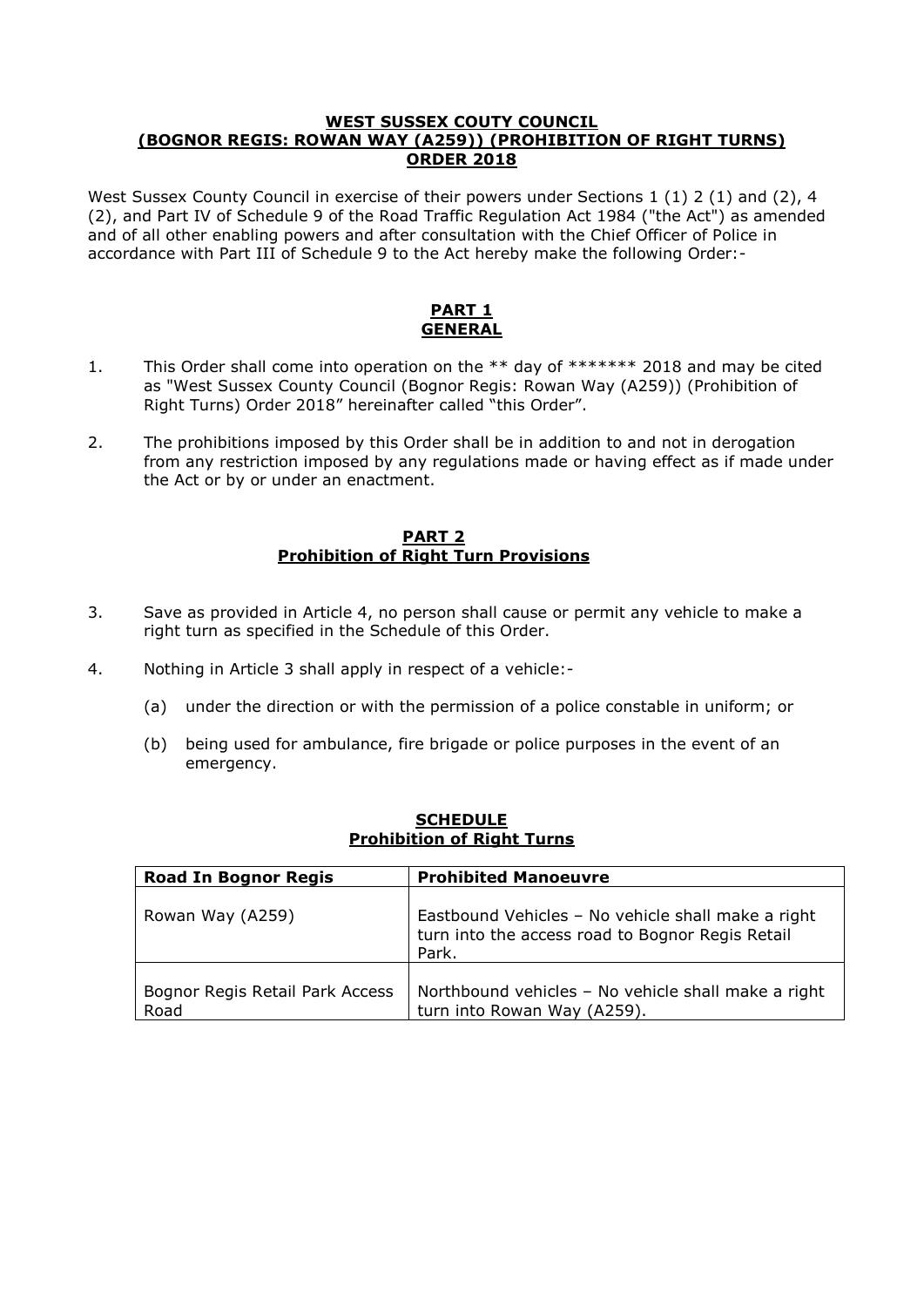THE Common Seal of THE<br>
WEST SUSSEX COUNTY COUNCIL ()<br>
was hereto affixed the ()<br>
day of (2018)<br>
()<br>
()<br>
Authorised Signatory () WEST SUSSEX COUNTY COUNCIL was hereto affixed the ) day of 2018 ) ) ) ) Authorised Signatory )

File No: JWA8016-MM